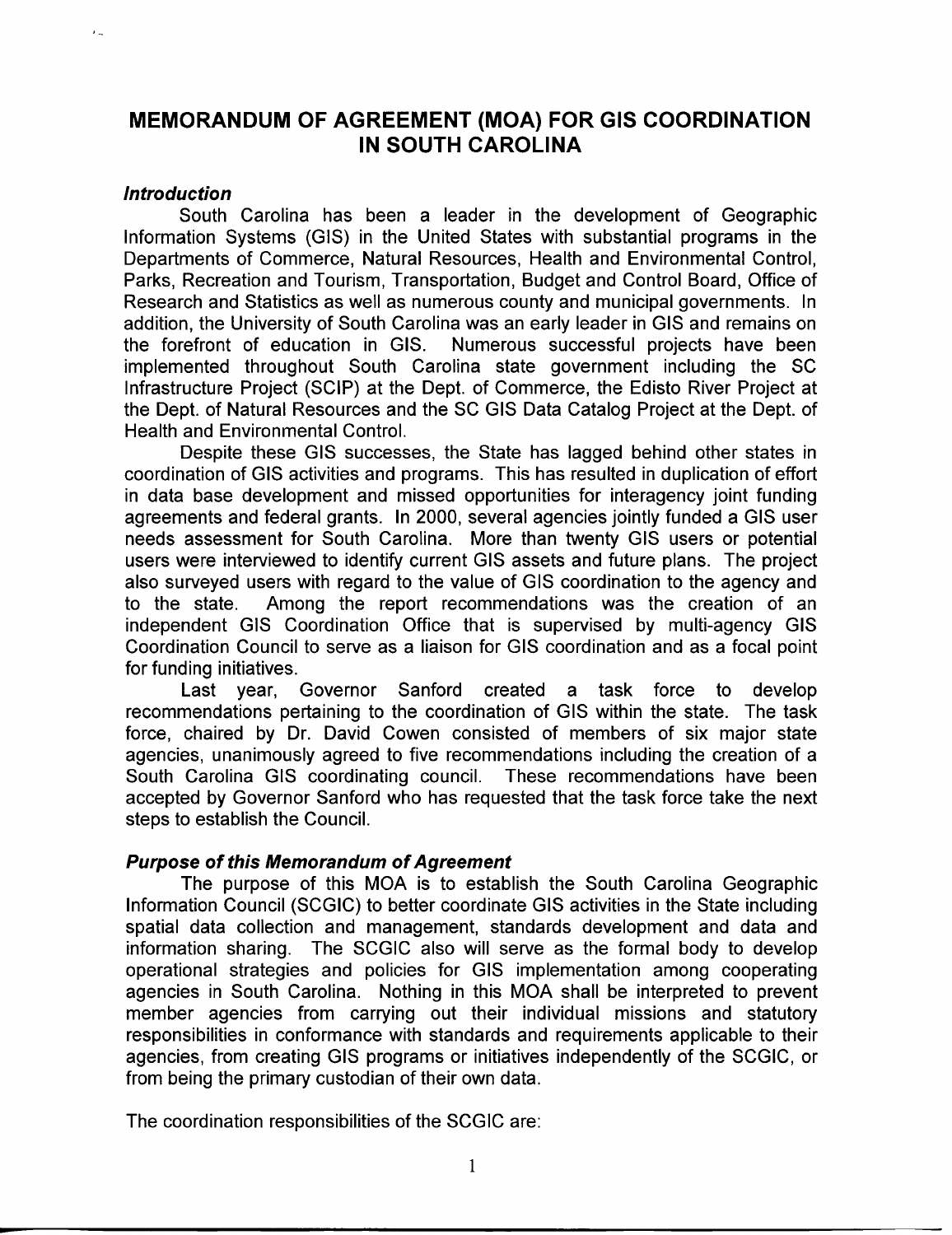- 1. Establish a shared vision for GIS implementation in South Carolina.
- 2. Coordinate enterprise-level planning and implementation of strategic GIS initiatives where it does not conflict with the mandated mission of the member agencies.
- 3. Identify data custodianship and management and work to resolve associated issues.
- 4. Identify redundant data and establish the process to eliminate the generation and storage of redundant data.
- 5. Establish standards and acceptance criteria for data collection, modification and use that do not conflict with mandated member agency missions.
- 6. Establish standards to improve data quality.
- 7. Establish standards for the capture and documentation of metadata.
- 8. Facilitate public access to data through a state GIS portal.
- 9. Establish a mechanism for funding the activities of the Council.
- 10. Establish, fund and supervise a GIS Coordinator position for the State.
- 11. Promote legislative, congressional, grant and other initiatives to fund critical GIS activities in South Carolina.

## **Membership**

Membership in the S.C. Geographic Information Council is open to any, and all, state government agencies and commissions and institutions of higher education involved in GIS activities in the State of South Carolina. Each member agency or organization is expected to adhere to this Memorandum of Agreement.

## **Responsibilities of member agencies**

Member agencies agree to the following:

- 1. Contribute annually to the funding of the salary, fringe benefits and operational budget for a GIS Coordinator (\$120,000 estimated). The amount of funds required to support the position will be divided proportionally among member agencies.
- 2. Participate in the strategic planning and establishment of GIS data and operations standards.
- 3. Make data available to state, federal and local governments at no charge, provided such state, federal and local governments are permitted to provide their data to member agencies at no charge. Data protected under federal, state or contract law or that may compromise the security, identity or privacy of citizens of South Carolina are exempted from this provision of the agreement.
- 4. Support the creation of a web-based clearinghouse that will provide a single point of entry for the discovery of geographic data assets from all public agencies in South Carolina. This clearinghouse should follow the technical specifications established by the Federal Geographic Data Committee and be based on FGDC metadata standards.
- 5. Develop and maintain metadata for layers under their custodianship.
- 6. Adhere to the decisions and recommendations of the SC Geographic Information Council for statewide implementation of spatial technologies where they do not conflict with Federal or State requirements.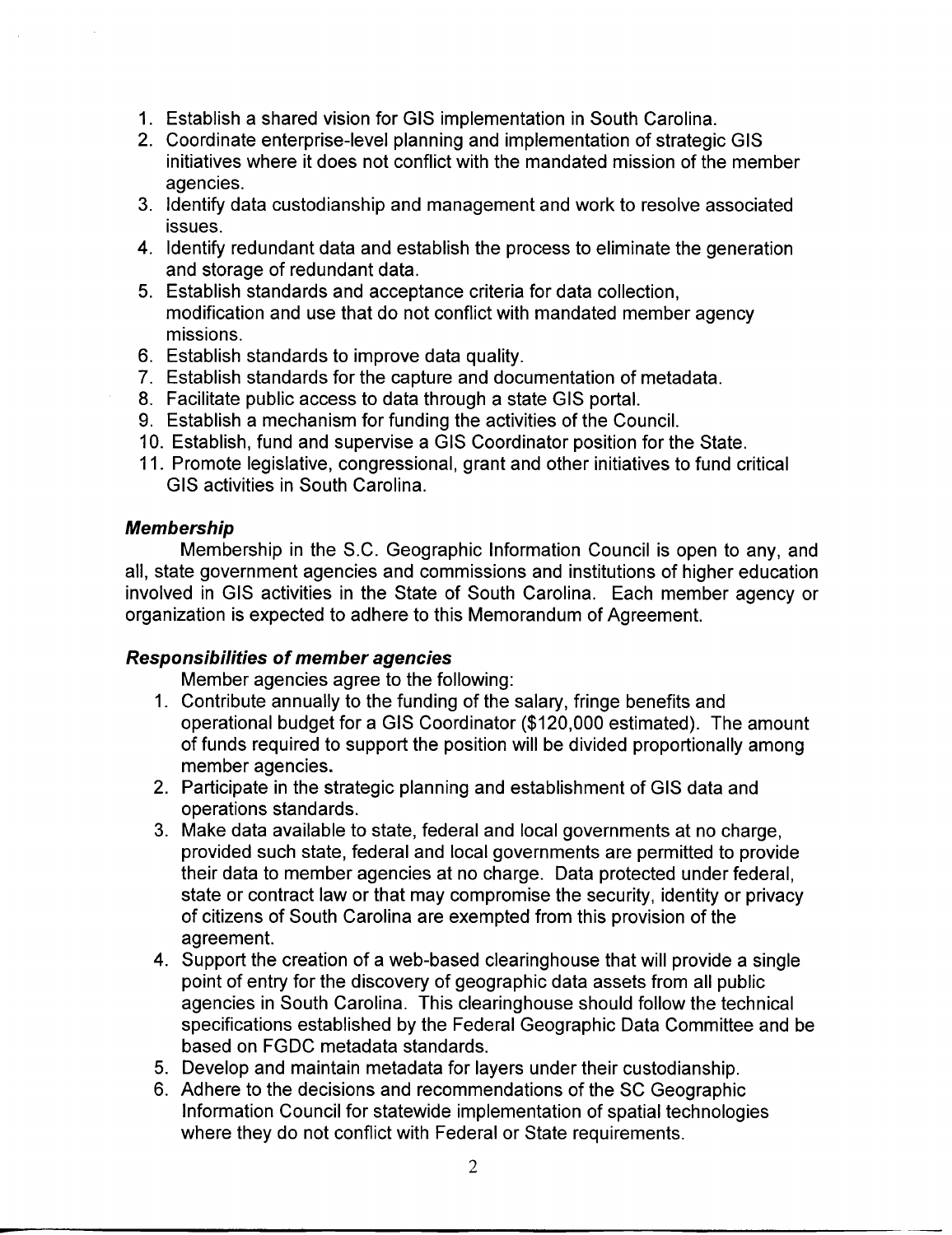## **GIS Coordination Organizational Structure**

The SC GIG will be composed of agency directors, or their designated representative, from each member agency plus the Chair of the South Carolina State Mapping Advisory Committee. The Council will create by-laws and operational guidelines to conduct business related to GIS coordination as well as create procedures to establish various technical advisory subcommittees or other working groups as needed. The Chair of SMAC will provide an important liaison for the nonstate government GIS constituency including county and municipal governments. SMAC will not be expected to contribute to the financial support of the Council but would participate as a voting member on all council activities. The Chief Information Officer and interested federal agencies should have ex officio membership.

State agency representatives on the council should have the authority to commit financial and/or personnel resources and approve policies relating to the decisions of the Council. Information Technology Directors, Senior GIS Managers, or other GIS technical staff, will provide technical advice and support to the GIG.

The chairman of the GIG will rotate on a two-year basis among member agency directors.

The SC Geographic Information Council will have the authority to establish various technical advisory subcommittees are deemed necessary to accomplish GIS coordination and standards development activities.

## **Geographic Information Council Charter**

The SC Geographic Information Council will develop a mission statement, charter and by-laws that establish its operational procedures and protocols.

## **Sponsorship of GIS Coordinator**

The SC Geographic Information Council agrees to financially support a GIS Coordinator position for South Carolina. Member agencies will provide funding at the beginning of every fiscal year to support the coordinator position's salary and fringe benefits as well as travel and postal charges. The South Carolina Department of Natural Resources agrees to house the GIS Coordinator position and provide standard office space, telecommunications and data processing capabilities, secretarial and administrative support, vehicle access, and web site support.

## **Responsibilities of the GIS Coordinator**

The GIS Coordinator will serve as the primary staff to support the mission of the SC GIG and perform the daily coordination activities. Among the Coordinator's duties are:

- 1. Carryout duties and assignments defined by the SC Geographic Information Council.
- 2. Serve as liaison between the SCGIC and the user community.
- 3. Maintain an inventory of state agency data assets including metadata.
- 4. Prepare position papers, legislative initiatives, Requests for Proposals, Memorandums of Agreement, grant proposals and other documentation to accomplish directives of the SCGIC.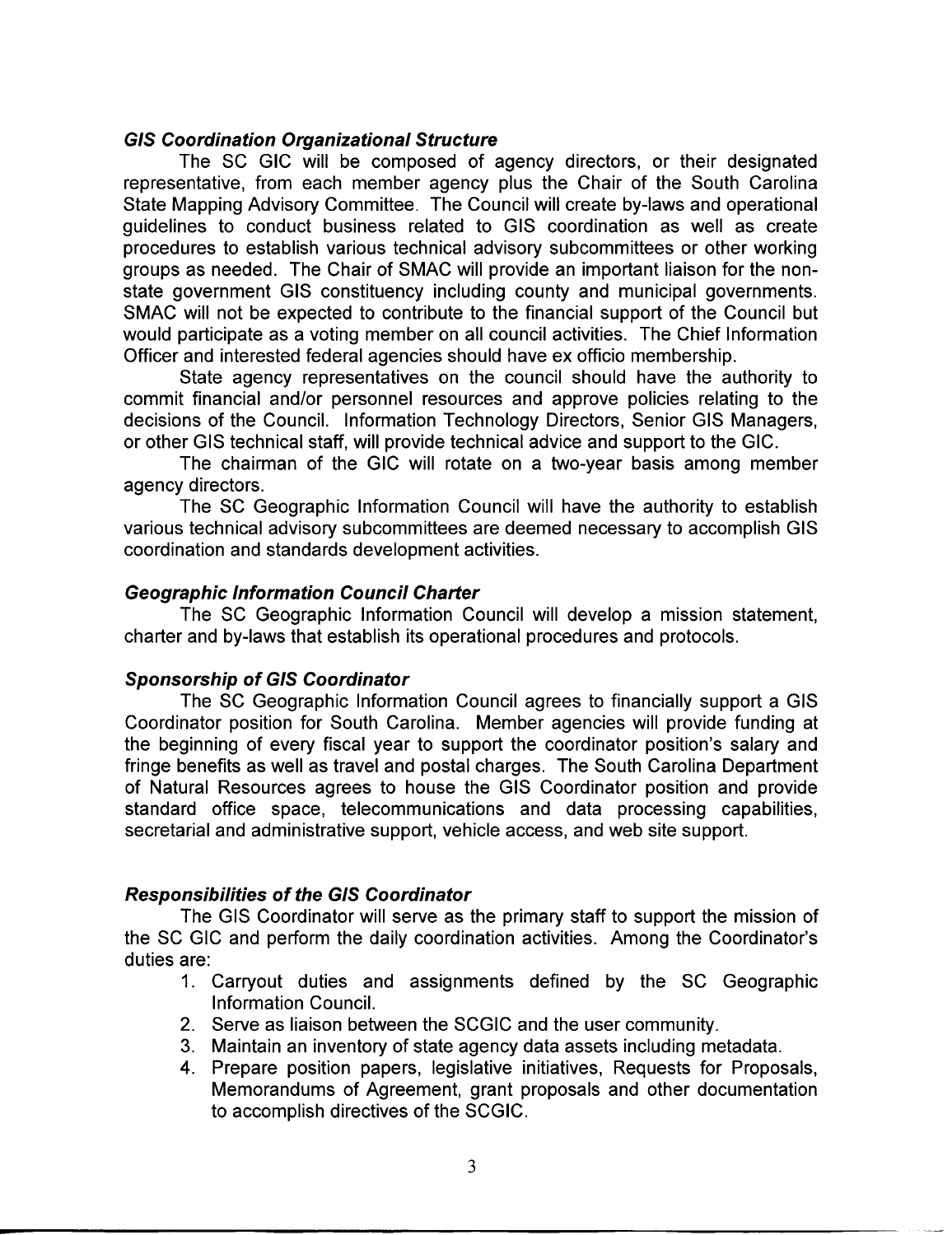- 5. Make presentations, provide testimony, and support State Executive and Legislative Branch staff in the preparation of GIS funding initiatives.
- 6. Prepare annual report of GIS-related activities, accomplishments, and status in South Carolina. This report will specifically highlight activities that have been enhanced by improved coordination and the economic benefits from cost reduction and new funds generated through external grants and contracts. The annual report should also identify issues where improvement in coordination efforts is required and recommendations about proper remedies
- 7. Monitor progress of various technical advisory subcommittees of the SC GIC.
- 8. Serve as state representative to the National States Geographic Information Council (NSGIC) and other GIS-related organizations.
- 9. Assist agencies with development of grant proposals and technical specifications for GIS data development.
- 10. Review agency grant proposals and technical specifications for compliance with established GIC standards and goals.
- 11. Coordinate the activities of the State GIS Data Portal.

#### **Liability**

No party shall be liable for any claims, demands, expenses, liabilities and losses (including reasonable attorney's fees) which may arise out of any acts or failures to act by any party, its employee or agents, in connection with the performance of services pursuant to this agreement.

#### **Termination**

Subject to the provisions contained below, this agreement may be terminated by any party providing written notice of that intent to the Council thirty (30) days in advance.

## **Limitations on Sharing and Disclosing Information**

The member agencies acknowledge and agree that certain types of data and information collected and utilized by the agencies may be protected from disclosure or subject to restrictions on disclosure, pursuant to state and federal law. To the extent required by law, this data and information shall be exempt from the provisions of this MOA regarding sharing between member agencies, or disclosure to other state, federal and local governments and to the public. The member agencies also acknowledge and agree that certain data and information sharing is controlled by specific contractual relationships between the member agencies, not by provisions of this MOA.

Data and information that may compromise the security, identity, or privacy of citizens of South Carolina is exempt from disclosure under this MOA. The S. C. Freedom of Information Act protects information of a personal nature such that public disclosure would constitute an unreasonable invasion of privacy. The Family Privacy Protection Act places additional limitations on the disclosure of personal information. Protected Health Information that identifies an individual generally cannot be disclosed unless properly authorized by the client or his/her legal